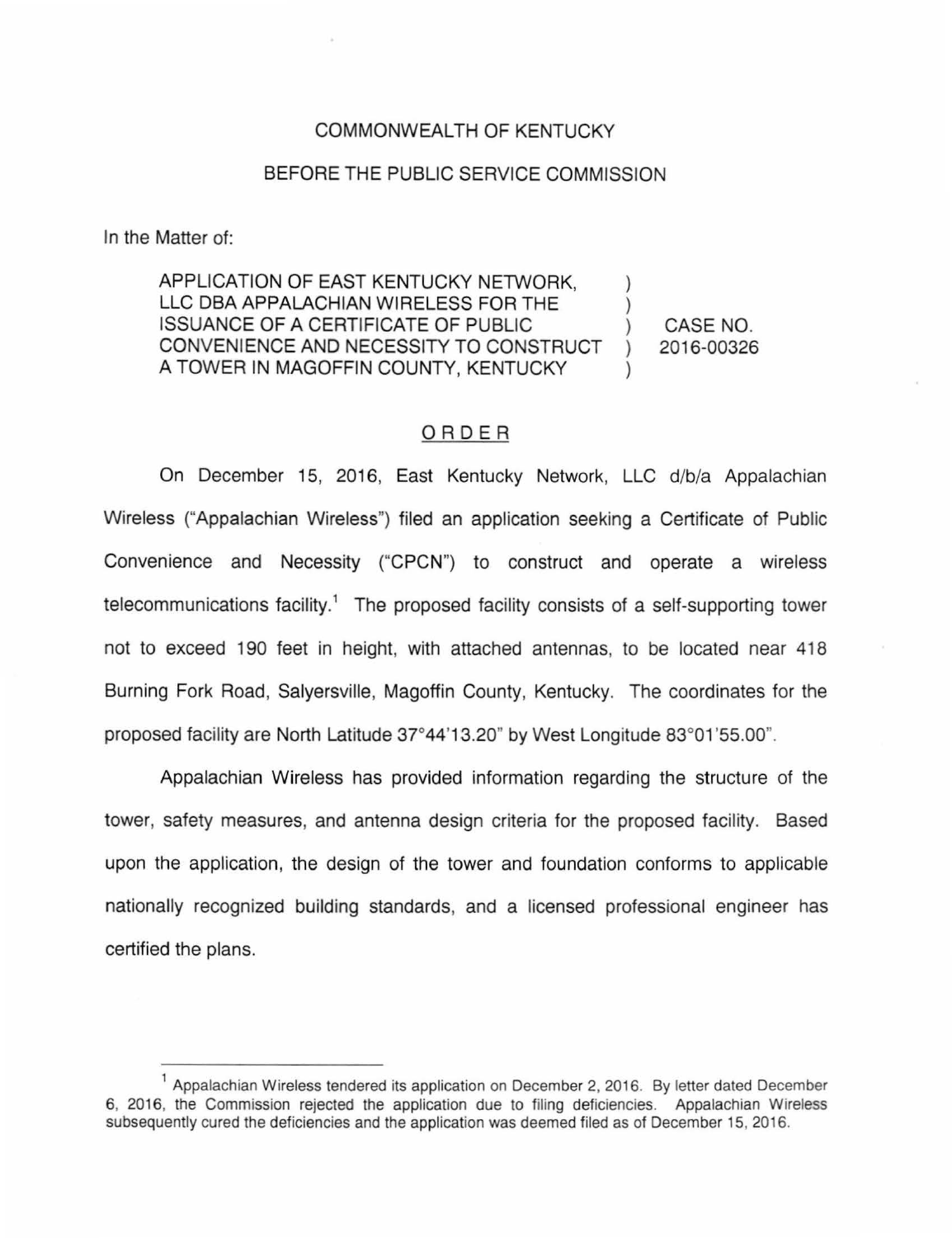Pursuant to 807 KAR 5:063, Appalachian Wireless has filed statements of having provided the required notifications regarding the proposed construction. Pursuant to 807 KAR 5:063, Appalachian Wireless has filed evidence that the county judge/executive and all property owners within 500 feet and contiguous to the cell site have been notified of the proposed construction. The notices solicited any comments and informed the recipients of their right to request intervention.

ł.

On December 20, 2016, Thomas W. Keeth filed a letter with the Commission in which he disputed the title to the land upon which Appalachian Wireless proposed to build the telecommunications facility and requested to intervene in the proceeding. On February 20, 2017, the Commission denied Mr. Keeth's request for intervention and Mr. Keeth did not request reconsideration of the Commission's decision.

Appalachian Wireless has filed applications with the Federal Aviation Administration and the Kentucky Airport Zoning Commission seeking approval for the construction and operation of the proposed facility. Both applications have been approved.

The Commission, having considered the evidence of record and being otherwise sufficiently advised, finds that Appalachian Wireless has demonstrated that a facility is necessary to provide adequate utility service and, therefore, a CPCN to construct the proposed facility should be granted.

Pursuant to KRS 278.280, the Commission is required to determine proper practices to be observed when it finds, upon complaint or on its own motion, that the facilities of any utility subject to its jurisdiction are unreasonable, unsafe, improper, or insufficient. To assist the Commission in its efforts to comply with this mandate,

-2- Case No. 2016-00326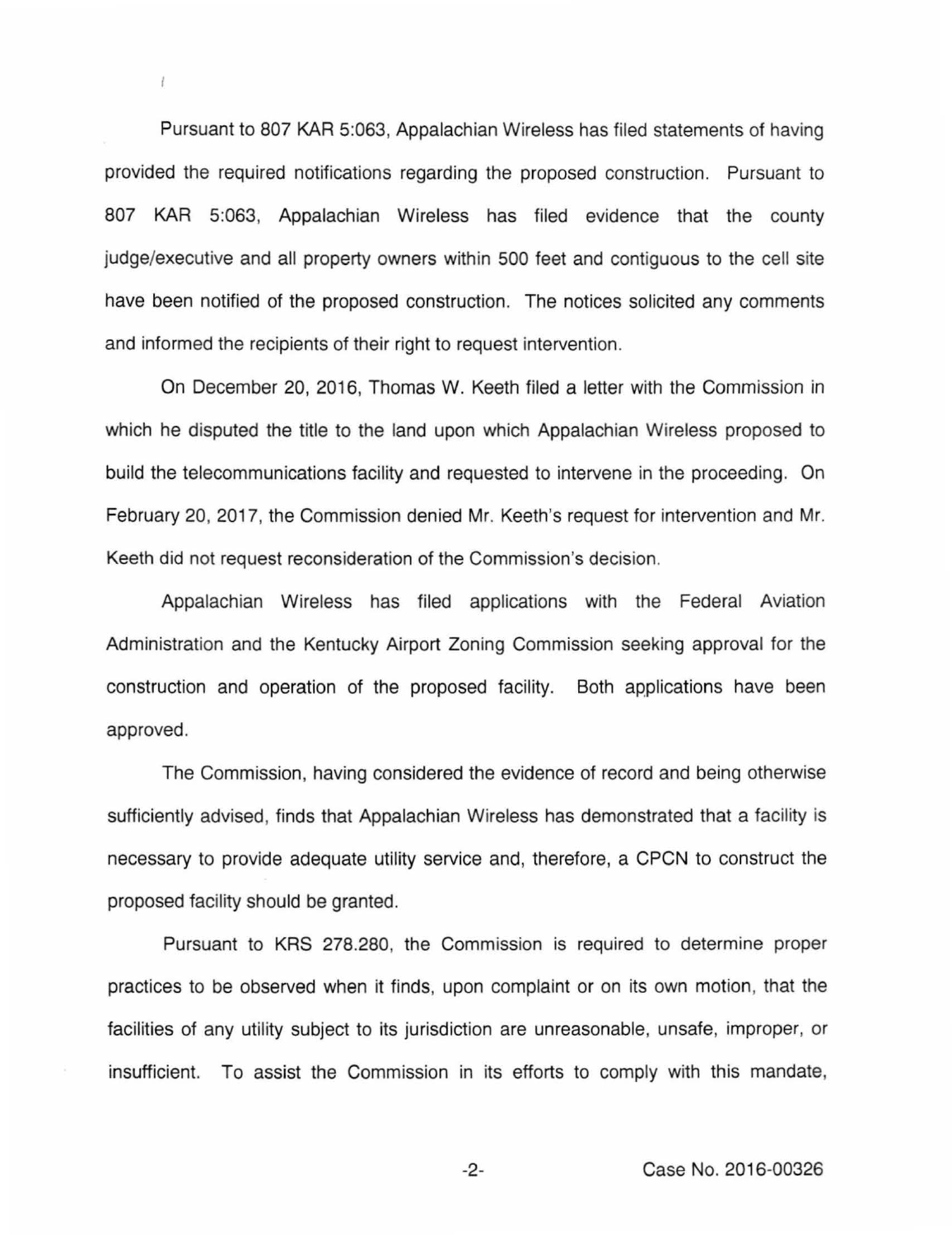Appalachian Wireless should notify the Commission if the antenna tower is not used to provide service in the manner set out in the application and this Order. Upon receipt of such notice, the Commission may, on its own motion, institute proceedings to consider the proper practices, including removal of the unused antenna tower, which should be observed by Appalachian Wireless.

IT IS THEREFORE ORDERED that:

1. Appalachian Wireless is granted a CPCN to construct a wireless telecommunications facility. The proposed facility consists of a self-supporting tower not to exceed 190 feet in height, with attached antennas, to be located near 418 Burning Fork Road, Salyersville, Magoffin County, Kentucky. The coordinates for the proposed facility are North Latitude 37°44'13.20" by West Longitude 83°01'55.00".

2. Appalachian Wireless shall immediately notify the Commission in writing if, after the antenna tower is built and utility service is commenced, the tower is not used for a period of three months in the manner authorized by this Order.

3. Documents filed, if any, in the future pursuant to ordering paragraph 2 herein shall reference this case number and shall be retained in the utility's general correspondence file.

-3- Case No. 2016-00326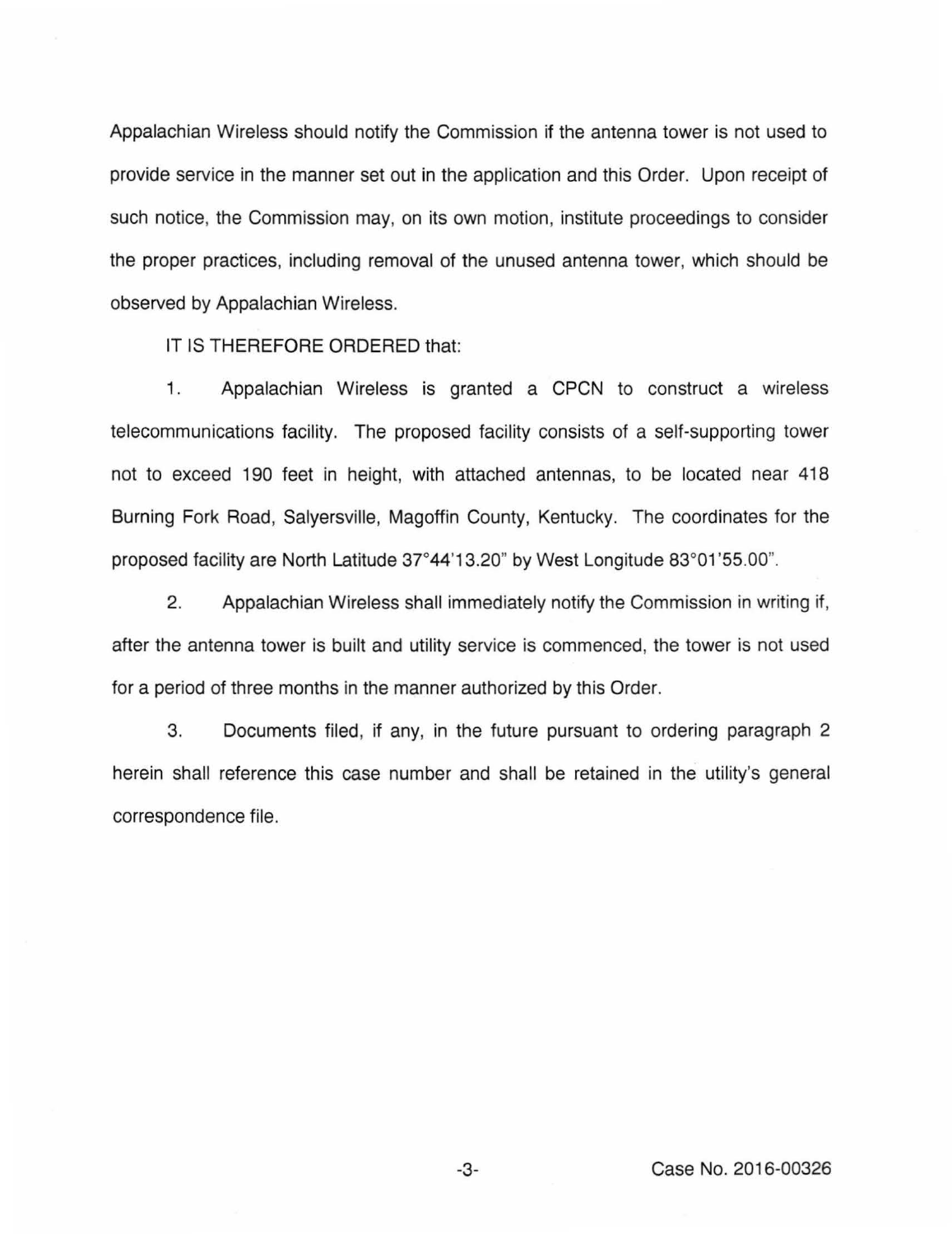## By the Commission

ENTERED MAR 23 2017 KENTUCKY PUBLIC SERVICE COMMISSION

ATTEST:

Executive Director

Case No. 2016-00326